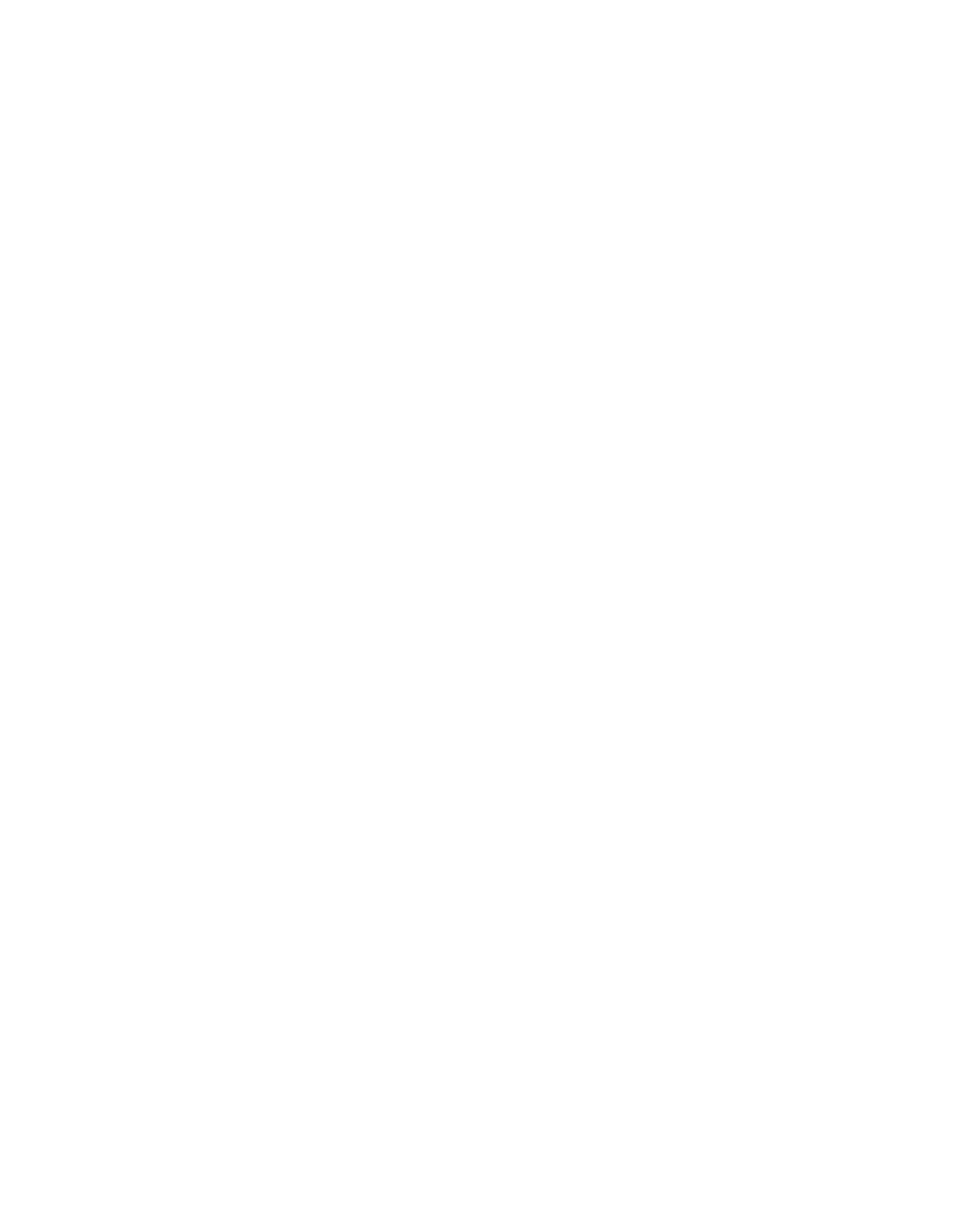## **SECTION 02598 POND LINING - CLAY AND FLEXIBLE MEMBRANE**

### <span id="page-2-0"></span>**PART 1 - GENERAL**

#### <span id="page-2-1"></span>1.01 DESCRIPTION

Under these specifications, the contractor shall furnish all labor, material, and tools required for the complete installation of an impermeable storage pond liner as hereinafter described.

The types of liners in this specification are:

- A. Clay
- B. High Density Polyethylene Geo-membrane
- C. Composite Liner (Geo-Seal)

#### <span id="page-2-2"></span>1.02 QUALITY ASSURANCE

Includes the requirements of this specification, the liner manufacturer, and the requirements of the latest revision of the following standards as applicable. Unless specifically stated otherwise, the most stringent requirement will govern when there is a conflict.

| <b>ASTM</b> | A-564   | ASTM | D-1505    |
|-------------|---------|------|-----------|
|             | D-413   |      | D-1557    |
|             | $D-638$ |      | D-1593    |
|             | D-746   |      | D-1603    |
|             | D-751   |      | D-1693    |
|             | D-1004  |      | D-2136    |
|             | D-1149  |      | D-3083    |
|             | D-1203  |      | FTSM-101B |
|             | D-1204  |      |           |

#### <span id="page-2-3"></span>1.03 SUBMITTALS

The contractor shall submit for EMWD approval laboratory tests of any clay samples and samples of any material not specifically noted in the specifications indicating conformance to the specifications.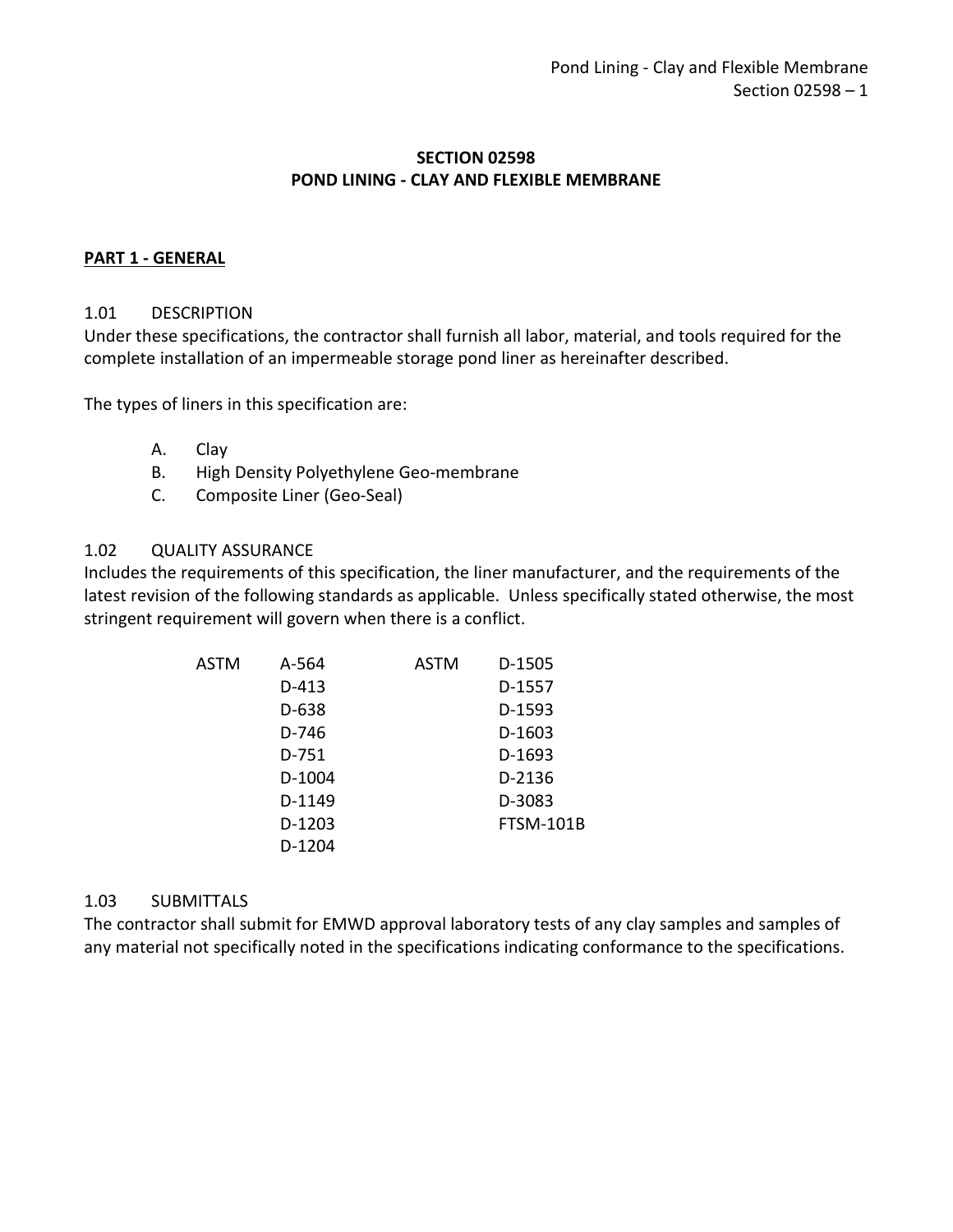Pond Lining - Clay and Flexible Membrane Section 02598 – 2

## <span id="page-3-0"></span>1.04 PRODUCT DELIVERY

All lining materials shall be delivered to the jobsite. During transit, all applicable rules and regulations must be followed. Jobsite storage and handling shall not create a nuisance nor damage the lining materials.

## <span id="page-3-1"></span>1.05 JOB CONDITIONS

Lining materials shall not be fabricated, stored, or installed in climatic conditions that will adversely affect the quality of the finished lined storage pond.

# <span id="page-3-2"></span>1.06 ALTERNATIVES

Linings other than those specified shall be submitted well in advance of bid opening with sufficient technical data for an item-by-item comparison of the material properties and performance characteristics. A list of users, including contact persons and phone numbers, is required for consideration of any fabricated lining material.

## <span id="page-3-3"></span>1.07 WARRANTY

- A. Warranty of Lining Material. Fabricated flexible lining materials, shall be guaranteed in writing by the manufacturer or supplier on a pro-rata basis for a period of twenty (20) years. The guarantee shall be against manufacturing defects of workmanship and against deterioration due to ozone, ultraviolet or other normal weather aging. The guarantee shall be limited to replacement of material only and shall not cover installation of said material, vandalism, acts of animals, or earthquakes and other unusual acts of God.
- B. Guarantee of Work. The Contractor shall guarantee the entire Work constructed by him under the Contract to be free of defects in materials and workmanship for a period of two (2) years following the date of acceptance of the Work by the District. The Contractor shall agree to make, at his own expense, any repairs or replacements made necessary by defects in materials or workmanship in the Work which become evident within said guarantee period. The Contractor shall make repairs and replacements promptly upon receipt of written order from the District. If the Contractor fails to make the repairs and replacements promptly, the District may do so, and the Contractor shall be liable to the District for the cost of such repairs and replacements.

#### <span id="page-3-4"></span>1.08 EXPERIENCE OF CONTRACTOR

The Contractor installing fabricated flexible liner shall have demonstrated his ability to perform this Work by having previously successfully installed, in hydraulic structures, a minimum of 1,000,000 square feet of similar type flexible linings.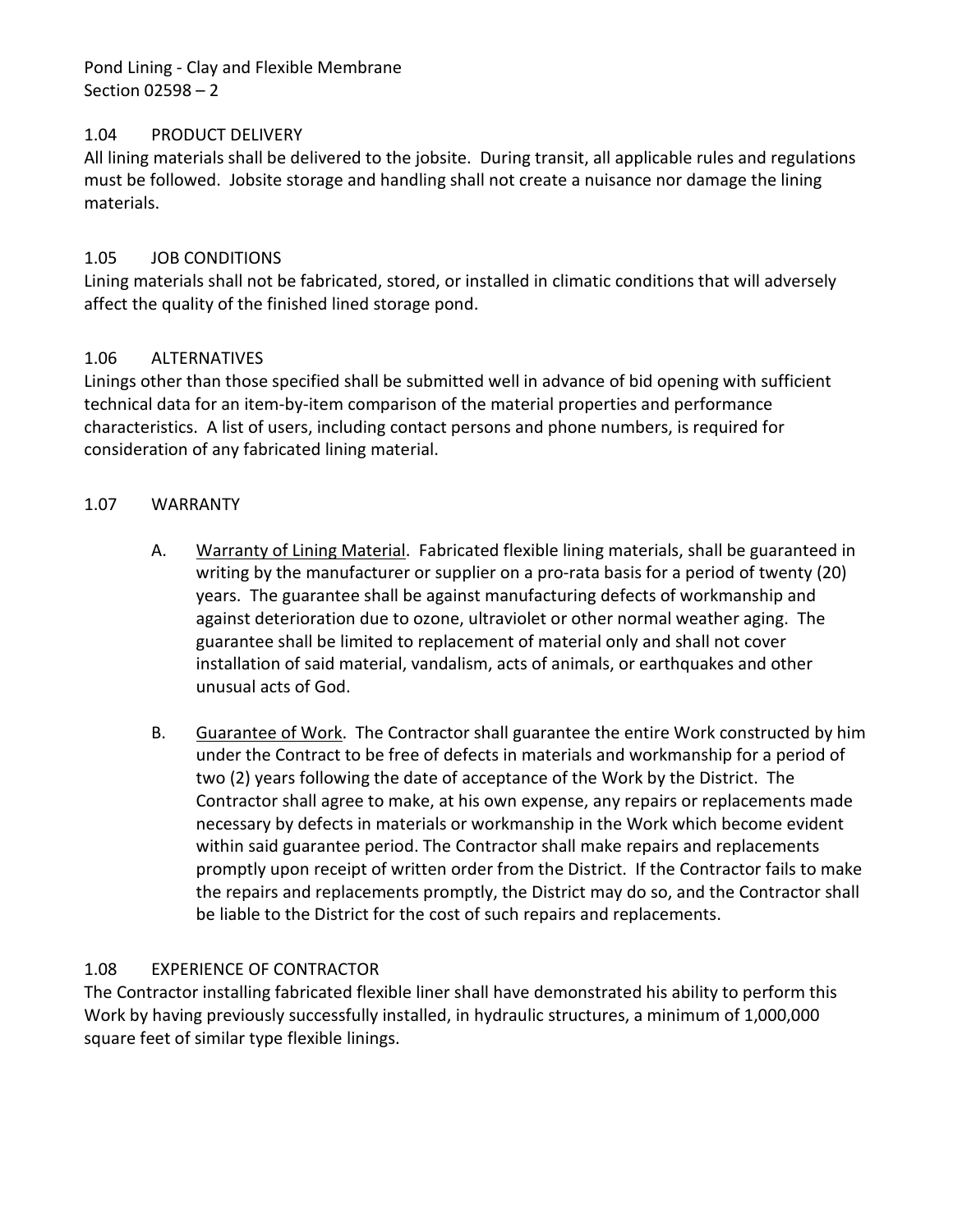#### <span id="page-4-0"></span>**PART 2 - PRODUCTS**

#### <span id="page-4-1"></span>2.01 MATERIALS

- A. Clay shall be equivalent to that available at the Pacific Clay Products Plant in Alberhill, California, with the following properties:
	- 1. Unified Soil Classification "CL".
	- 2. Liquid limit between 25 and 40.
	- 3. Plasticity Index between 20 and 30.
	- 4. Impervious to flow of water when a 12" thick layer is compacted to 90% relative compaction per ASTM D-1557.
- B. High Density Polyethylene Geomembrane shall conform to 60 mil Poly-Flex, as available from Poly-America, Inc., Schlegel Lining Technology, Inc., Gundle Lining Systems or approved equal. The technical data is as follows:

|    | <b>PROPERTY</b>                                     | <b>TEST METHODS</b> |              |
|----|-----------------------------------------------------|---------------------|--------------|
| 1. | <b>Dimensions</b>                                   | <b>ASTM D1593</b>   | 60 0 10 mils |
| 2. | Density (minimum)                                   | <b>ASTM D1505</b>   | .940         |
| 3. | <b>Tensile Properties</b>                           | ASTM D638           |              |
|    | a) Tensile Strength at Yield<br>(pounds/inch width) |                     | 150          |
|    | b) Tensile Strength at Break<br>(pounds/inch width) |                     | 240          |
|    | c) Elongation at Break<br>(percent)                 |                     | 600% min.    |
|    | d) Elongation at Yield (percent)                    |                     | 10% min.     |
|    | e) Modulus of Elasticity<br>(pounds/square inch)    |                     | 80,000       |
| 4. | <b>Tear and Impact Properties</b>                   |                     |              |
|    | a) C-Tear Strength                                  | ASTM D1004          | 90           |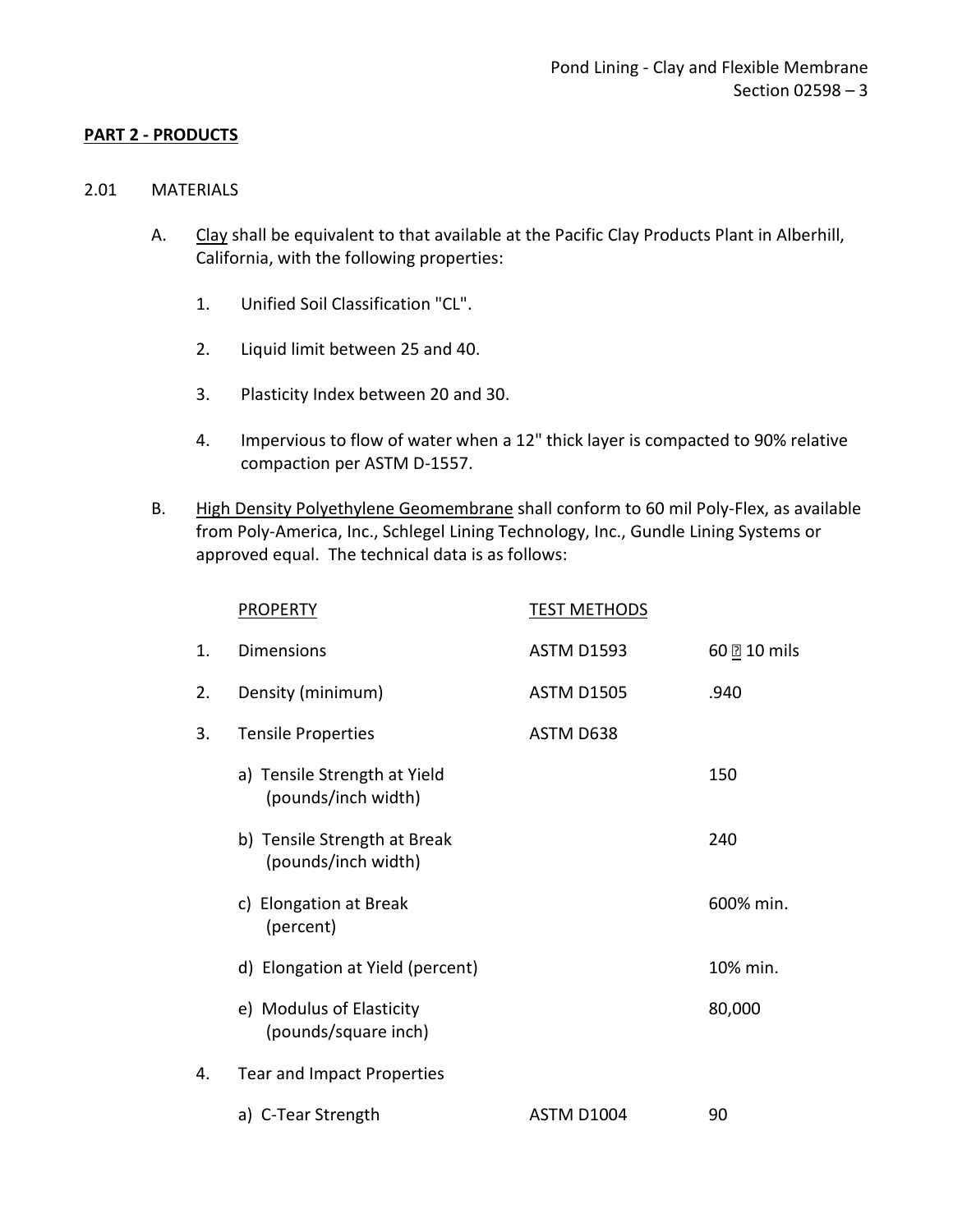|    | b) Puncture Resistance                                                                    | <b>FTMS 101B</b>                                          | 300         |
|----|-------------------------------------------------------------------------------------------|-----------------------------------------------------------|-------------|
| 5. | Seam and Adhesion Properties,<br><b>Field Seam Peel Adhesion</b><br>(pounds/inch minimum) | ASTM D413                                                 | <b>FTB</b>  |
| 6. | <b>Environmental Resistance</b><br>Properties                                             |                                                           |             |
|    | a. Low Temperature                                                                        | ASTM D746                                                 | $-70^\circ$ |
|    | b. Dimensional Stability<br>(percent)                                                     | <b>ASTM D1204</b><br>212 F,15 min.                        | 21          |
|    | c. Volatile Loss<br>(percent)                                                             | <b>ASTM D1203</b>                                         | 0.1         |
|    | d. Resistance to Soil<br>Burial (% change<br>max. in original value)                      | <b>ASTM 3083</b>                                          |             |
|    | 1. Tensile Strength at Break                                                              |                                                           | 10          |
|    | 2. Tensile Strength at Yield                                                              |                                                           | 10          |
|    | 3. Elongation at Break                                                                    |                                                           | 10          |
|    | 4. Elongation at Yield                                                                    |                                                           | 10          |
|    | 5. Modulus of Elasticity                                                                  |                                                           | 10          |
| 7. | <b>Ozone Resistance</b>                                                                   | <b>ASTM D1149</b><br>7 days, 100 pphm<br>104 F, bent loop | No Cracks   |
| 8. | <b>Environmental Stress Cracks</b>                                                        | <b>ASTM D-1693</b><br>Condition C                         | $1000 +$    |

- 9. Carbon Black. The HDPE material shall contain not less than 2.0 percent carbon black as determined by ASTM D1603. No other compound ingredients shall be added to the HDPE resin.
- 10. Extrusion Resin. Resin used for extrusion joining of lining sheets and for repairs shall be HDPE produced from, and the same as, the sheet resin. Physical properties shall be the same as the lining sheets.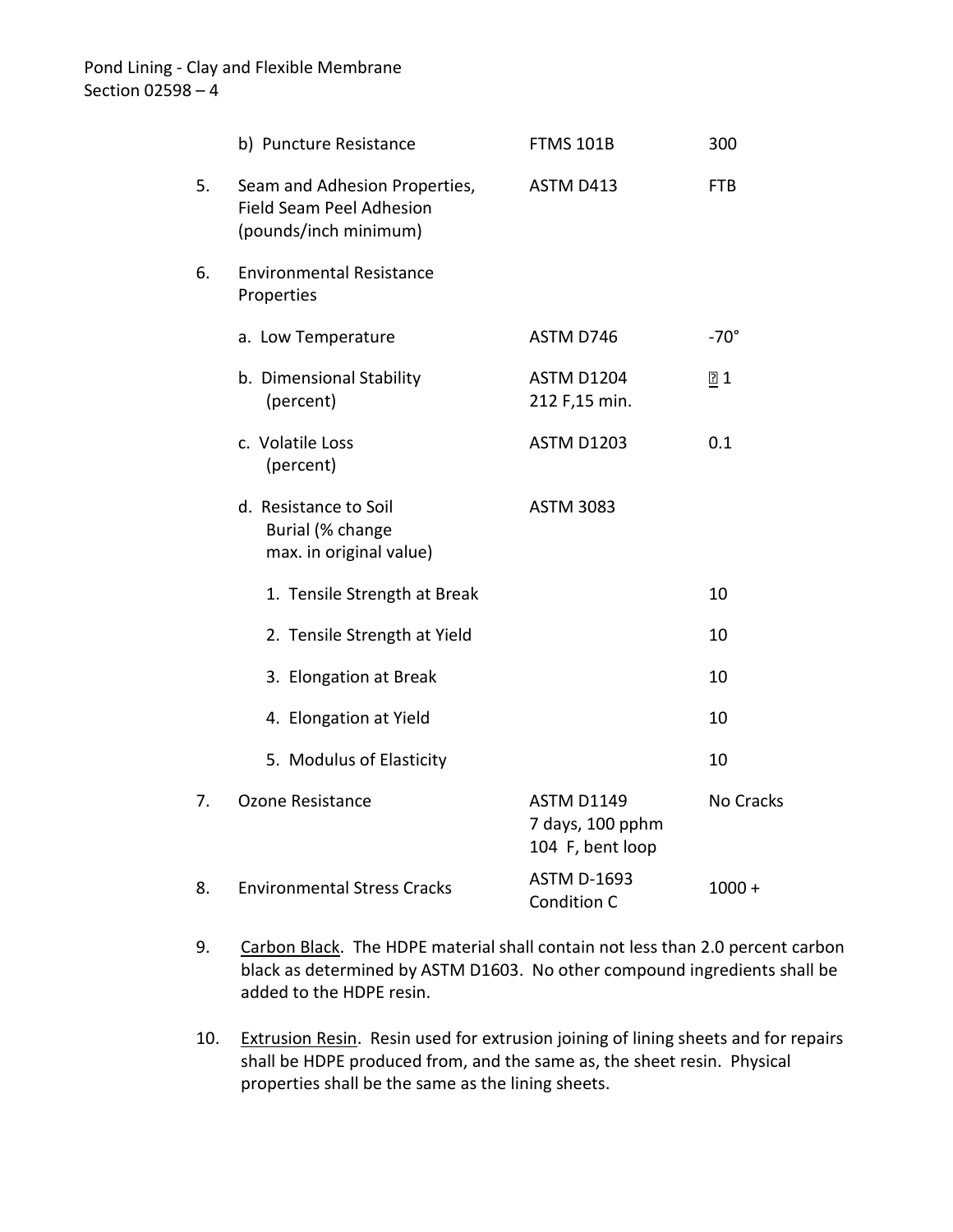- 11. Metal Battons, straps, or bars shall be stainless steel, type 304 or better with prepunched slots.
- 12. Anchor Bolts. Anchor bolts shall be Hilti Kwik Bolt SS38-312 as shown on the Plans or approved equal. Nuts shall be copper-silicon alloy or age-hardened stainless steel. Age-hardened stainless steel shall conform to the requirements of ASTM standard A564-81, Type 630. Heat treatment shall be conducted at 900 degrees F. Washers shall be type 303 or 304 stainless steel.
- 13. Caulk. Caulk shall be neoprene Gacoflex N-1004 as manufactured by Gaco Western, Inc., Seattle, Washington, or of a type recommended by the manufacturer for use with its material. It shall be delivered in original sealed containers with the brand and name of the manufacturer clearly identified on each.
- 14. Sponge Rubber. Sponge rubber shall be neoprene, closed cell medium, type SC-42, 1/4 inch thick.
- 15. Rubber Adhesive. Adhesive shall be neoprene, Python No. 1062, contact type, or of a type recommended by the lining manufacturer.
- 16. Safety Rope. Safety rope shall be polyester rope, 3/4-inch diameter, with knots tied at 18 inches on center. Ropes shall be secured to 4" x 4" redwood posts located at top of slope as shown on the Plans. The rope shall extend from the post to the toe of the slope.
- C. Composite liner shall be Geoseal or equivalent, composite non-woven polypropylene fabric laminated to an impermeable polyethylene membrane. Geoseal is manufactured by Phillips 66 and installed by The Gagle Company, Tulsa, Oklahoma. The typical properties of Geoseal are:

| Tensile Properties (ASTM D-751)                           |  |
|-----------------------------------------------------------|--|
| Effect of low temperatures<br>(ASTM D-2136, 1/8" mandrel) |  |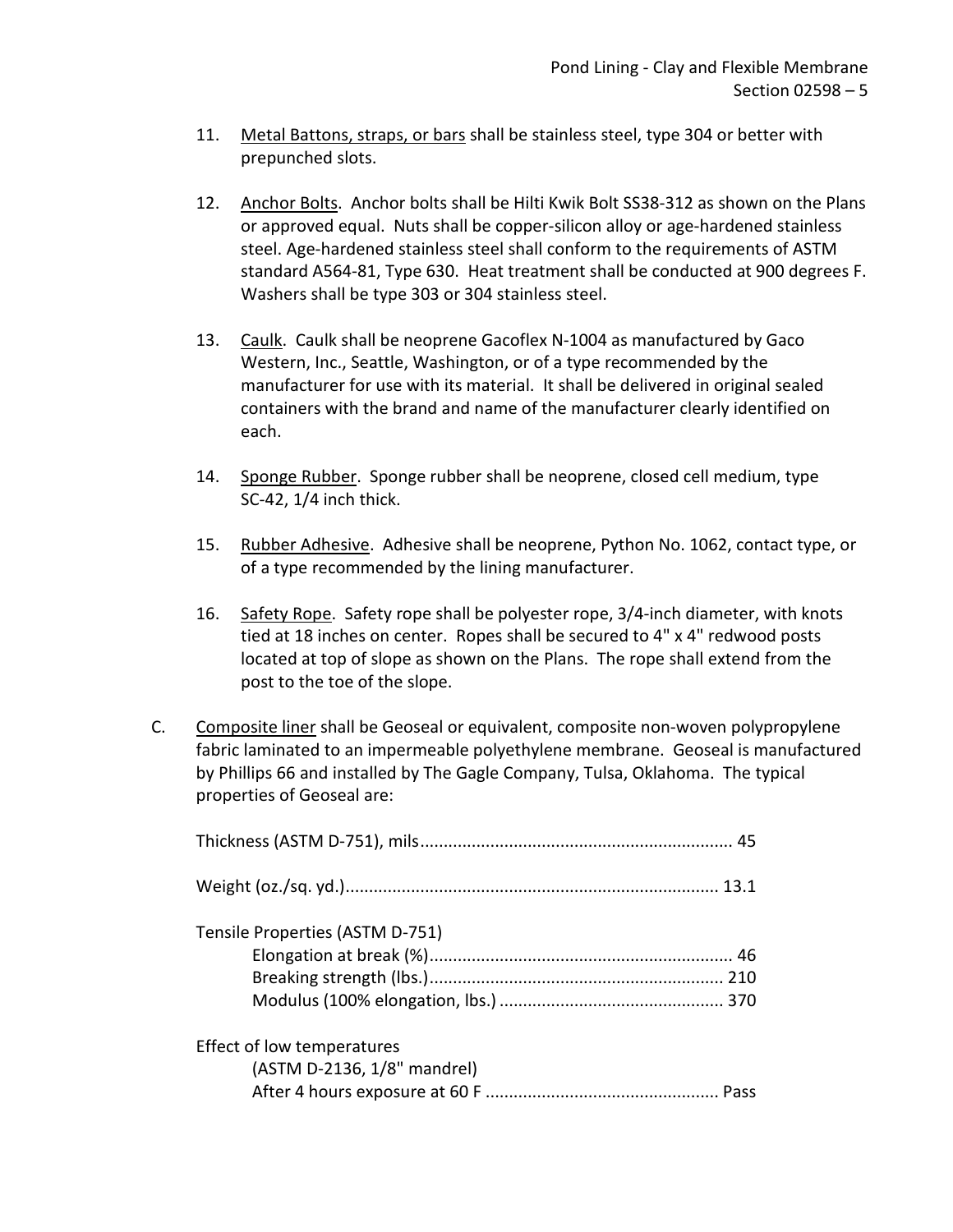| Effect of high temperatures (ASTM D-1204) on<br>dimensional stability |  |
|-----------------------------------------------------------------------|--|
|                                                                       |  |
| Soil burial (ASTM D-3083)                                             |  |
|                                                                       |  |
|                                                                       |  |
|                                                                       |  |
|                                                                       |  |
| Hydrostatic resistance (lbs./inch, minimum)                           |  |
|                                                                       |  |
|                                                                       |  |
|                                                                       |  |
|                                                                       |  |

#### <span id="page-7-0"></span>2.02 MIXES

- A. Clay shall be mixed with water to achieve the consistency recommended by the geotechnical engineer.
- B. Adhesives for all fabricated membranes shall be mixed in strict accordance with the manufacturer's recommendations.

# <span id="page-7-1"></span>**PART 3 - EXECUTION**

#### <span id="page-7-2"></span>3.01 INSPECTION

- A. Pre-construction Inspection. The Contractor shall inspect the excavated basin prior to bidding. Any access problems, subgrade problems, any structures at pipe penetrations, or other problems that may interfere with or affect the performance of the liner system shall be addressed by the contractor and submitted for approval prior to installation.
- B. Pre-Installation Inspection. The contractor, accompanied by a manufacturer's representative, shall inspect the pond with EMWD's inspector immediately prior to the placement of fabricated liner to ensure mitigation of all factors that may be detrimental to the lining system performance.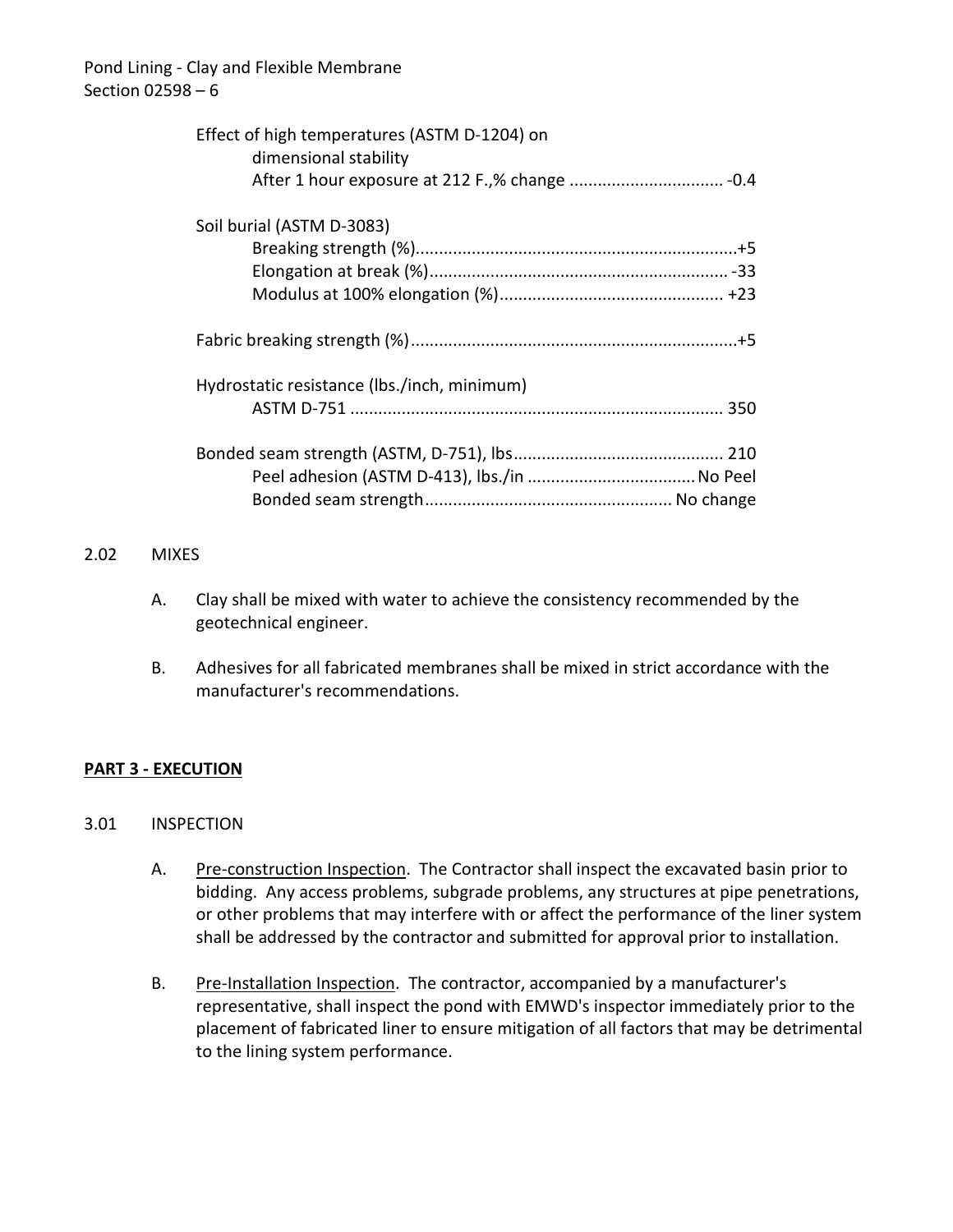- C. Post-Construction Inspection. The installation shall be inspected and certified by a Registered Engineer, to meet the requirements of the appropriate Regional Water Quality Control Board.
- D. Liner Material
	- 1. Clay shall be continuously inspected by a geotechnical engineer during placement.
	- 2. Fabricated liners in addition to visual checks, all seams shall be tested as follows:
		- a) Metal Probe Test. The Contractor shall run a metal probe along the length of all joints and repairs to ensure that the weld is continuous and absent of leak paths. Defects shall be marked and repaired.
		- b) Additional Testing. The Contractor shall further test all joints in one of the following methods. All testing shall be done in the presence of the District or his representative. All defective areas shall be repaired to the satisfaction of the District.
			- (i) Ultrasonic Test. The Contractor shall perform ultrasonic testing by passing a high frequency sound wave through the thickness of the joint.

If any voids, foreign objects, or obstructions are detected, an audible signal shall notify the operator, and the defective area shall be marked for repair.

- (ii) Vacuum Test. The Contractor shall perform vacuum testing in the following manner. The area to be tested shall be cleaned of all dust, debris, dirt and other foreign matter. A soap solution shall be applied to the test area with a paint roller and the vacuum box immediately placed over the area of the lining to be tested. A vacuum of 8-10 inches of Mercury (Hg) shall be held as long as necessary for the inspector to record any leaks, as evidenced by bubbles in the soap solution.
- E. Hydrostatic Test. A leakage test will be performed on the ponds after the lining system has been installed. The District will fill the reservoir to the high water level. Any leakage through the lining shall be noted over a five day test period as measured at least twice daily using a gauge mounted within the pond. Measurement will be taken by the District.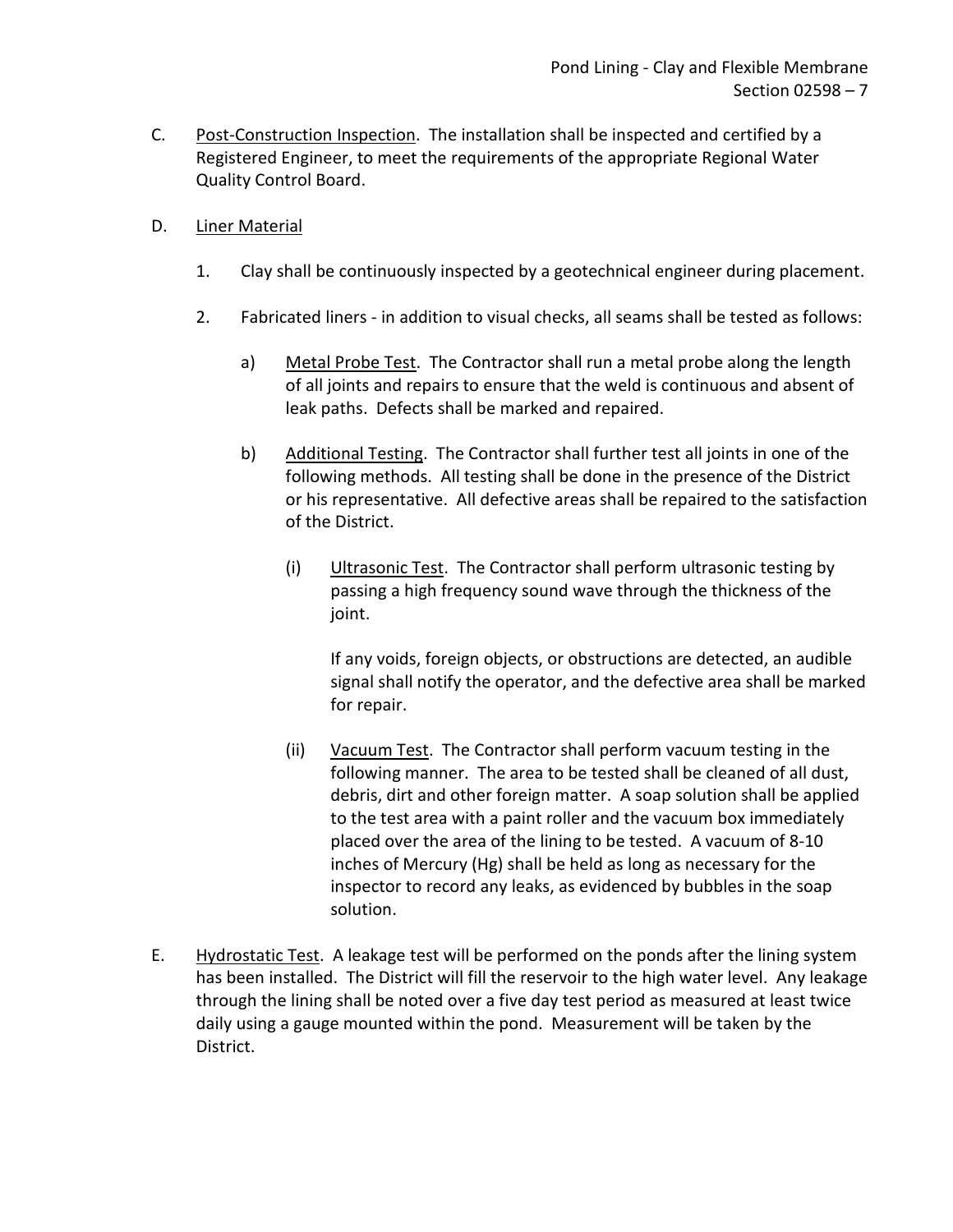Pond Lining - Clay and Flexible Membrane Section 02598 – 8

> The District will account for evaporation losses as estimated from an evaporation pan (12 square foot surface area and 8 to 12 inches deep) or similar device. If leakage occurs, the pond shall be drained, inspected and repaired; and the pond shall then be refilled and retested. This process shall be repeated until leakage has been eliminated, with all test costs for the retesting borne by the Contractor.

# <span id="page-9-0"></span>3.02 PREPARATION

All rough grading will be completed and the inlet-outlet piping installed by others prior to bidding. The contractor shall inspect the site prior to bidding and shall be responsible for repair of erosion damage, fine grading, and subgrade preparation necessary prior to and during the lining process. All preparation work necessary for the furnishing and installation of an impermeable liner at the elevations and grades shown shall be the responsibility of the contractor.

- A. Clay. All surfaces to be lined with clay shall have all points projecting above subgrade removed and the surface shall be rolled or otherwise compacted to 90% relative compaction prior to placement of clay.
- B. High Density Polyethylene Liners shall have the surfaces prepared in accordance with the manufacturer's recommendations and according to the following. In the event of conflict, the most stringent requirements will govern:
	- 1. Rolling and Compaction. Before final rolling and compaction, the earth subgrade shall be free from abrupt breaks, rocks, cobbles, boulders, debris and other foreign materials. Final rolling and compaction of the surface of earth subgrade shall be done with a vibrating roller or a steel wheel roller weighing not less than 200 pounds per linear inch of drum width. The surface shall be compacted to a minimum relative compaction of 90%. Areas not accessible to the roller shall be compacted by approved mechanical or hand tampers.
	- 2. Completed Surface. The surface of the completed earth subgrade shall be smooth, uniform and free from sudden changes in grade. Minimum acceptable radius at corners shall be 25 feet.
	- 3. Maintenance of the Completed Surface. The surface of earth subgrade shall be maintained in a smooth, uniform and compacted condition during installation of the lining. Excessive cracking of the surface shall be repaired as directed by the District. The lining contractor shall be responsible for, and pay for, any necessary repairs to the earth subgrade required as a result of operations of lining installation.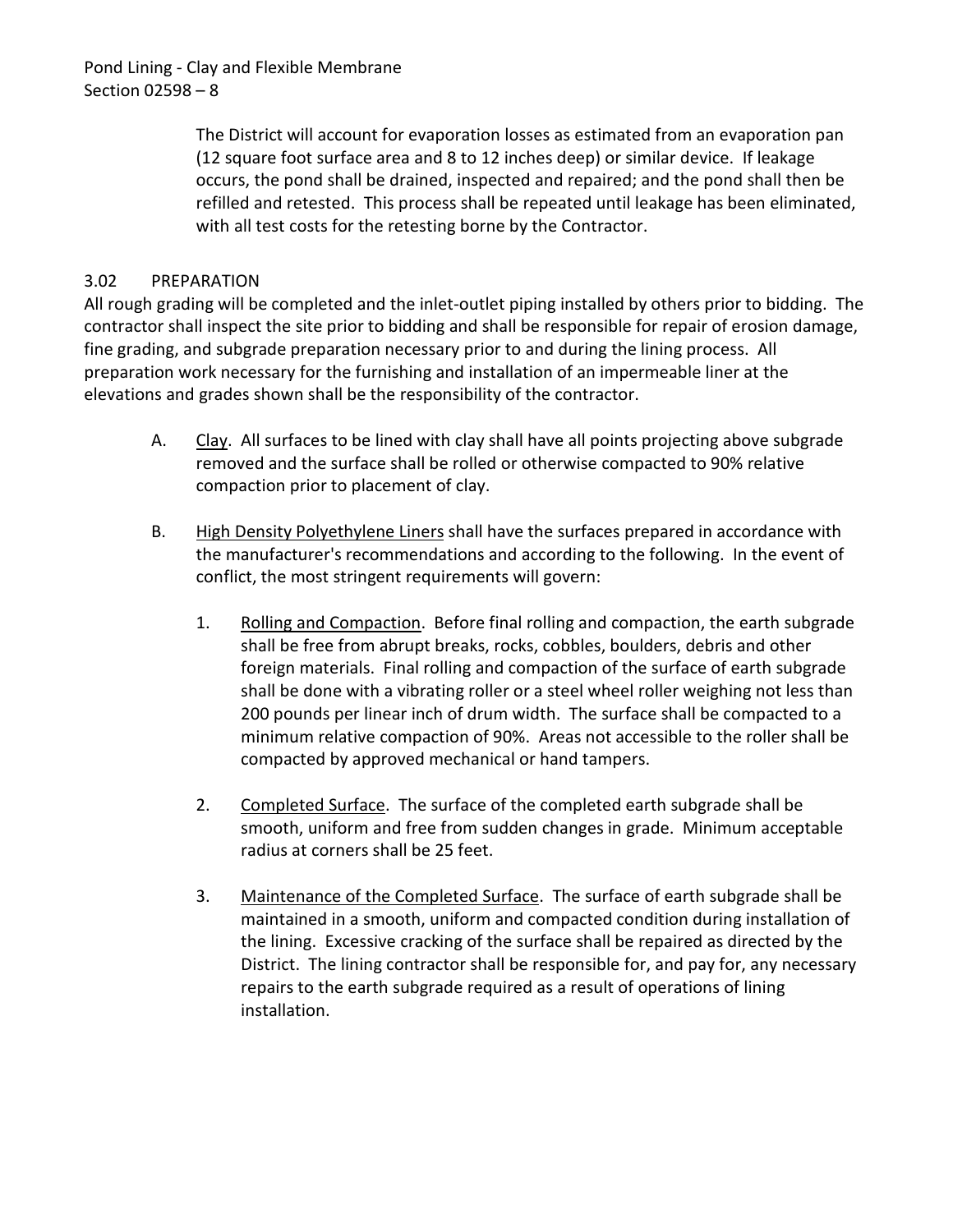C. Composite Liners shall have the surfaces prepared per manufacturer's recommendations and according to the following. In the event of a conflict, the most stringent requirements will govern. Erosion damage shall be repaired, and the subgrade shall be smooth and well compacted. It should be free of any angular rocks, stones over 2" in diameter, roots, and other foreign materials. All excess vegetation shall be removed.

## <span id="page-10-0"></span>3.03 INSTALLATION

- A. Clay
	- 1. Shall be installed on the bottom of the pond.
	- 2. Geotechnical Engineers must supervise placement, water content, compaction and approve densities of placed clay.
	- 3. Clay shall be a minimum of 12-inches thick.
	- 4. Clay shall be densified to a minimum of 90 percent relative compaction per ASTM D-1557.
	- 5. Additional clay shall be installed or stockpiled as recommended by the flexible lining contractor to enable construction of a watertight interface to the flexible lining.

#### B. High Density Polyethylene Geomembrane

- 1. Shall be installed on the slopes (sides) of the pond if Geoseal is not used.
- 2. The sheets shall be of lengths, widths, and placed to minimize field joining.
- 3. Sand Bags. Sand bags shall be used as required to hold the lining material in position during installation. Sand bags shall be sufficiently close-knit to preclude fines from working through the bottom, sides or seams of the bags. Paper bags, whether or not lined with plastic, will not be permitted. Burlap bags, if used, must be lined with plastic. Bags shall contain not less than 40 nor more than 60 pounds of sand, having 100 percent passing a number 8 screen and shall be tied closed after filling. Bags that are split, torn, or otherwise losing their contents shall be immediately removed from the work area and any spills immediately cleaned up.
- 4. Field Joints. Joints between the lining sheets shall be field welded using the manufacturer's recommended procedures and equipment. Field joints shall be made by overlapping adjacent sheets a minimum of four (4) inches.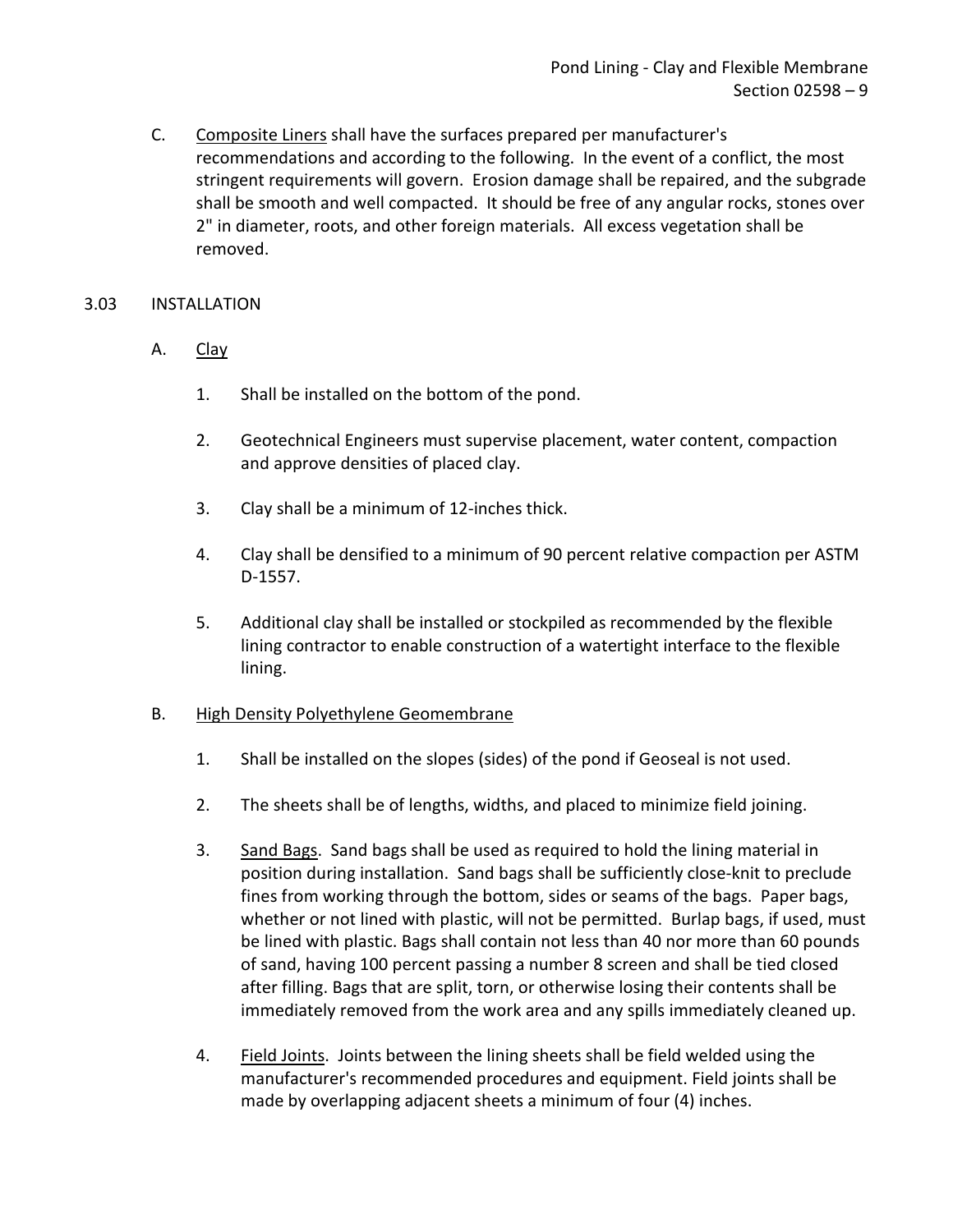- 5. Repairs. Any necessary repairs to the HDPE geomembrane shall be made with the same material as the lining, using the manufacturer's recommended procedures and equipment for field welding.
- 6. Anchoring. The liner shall be anchored in accordance with manufacturer's recommendations.
- C. Composite liner. May be used in lieu of High Density Polyethylene Geomembrane on the pond slopes (sides).
	- 1. Material Layout and Anchors. The panels shall be joined with the polyethylene side up and shall be anchored on a grid spacing not to exceed fifteen feet between anchor points. Unless otherwise stipulated, the outside edges of the panels shall be terminated along the top of the slope and placed in a peripheral trench no less than one foot deep and six inches wide. After placing the terminal end of the liner in a "J" configuration in the trench, it shall be secured by backfilling and compacting the excavated trench materials.
	- 2. Field Joints. Seams shall be formed by matching the polyethylene surfaces and shall be stitched a minimum width of 1 inch from the outside edge, using polypropylene thread #207 or equivalent. The seam channel above the thread shall be cleared of all dirt and foreign material to ensure suitable bonding surface. The seams shall be made watertight by the application of extruded polyethylene.

When it is not possible to make a sewn joint, a butt joint can be substituted. A butt joint consists of joining the edges of the material together by securing a backup strip of the liner material, polypropylene sides together, with hot adhesive and then sealing the gap with the extruded polyethylene.

# <span id="page-11-0"></span>3.04 FIELD QUALITY CONTROL

- A. Clay. All excavation, placement, moisture control, and densification shall be supervised by a Geotechnical Engineer. The clay at the fabricated liner interface shall be restored in accordance with both the geotechnical engineer's and fabricated liner manufacturer's recommendations.
- B. Fabricated Liners
	- 1. All joints and seals on completion of the Work shall be tightly bonded. Any lining surface showing injury due to scuffing or penetration by foreign objects or distresses shall be replaced or repaired as directed by the District.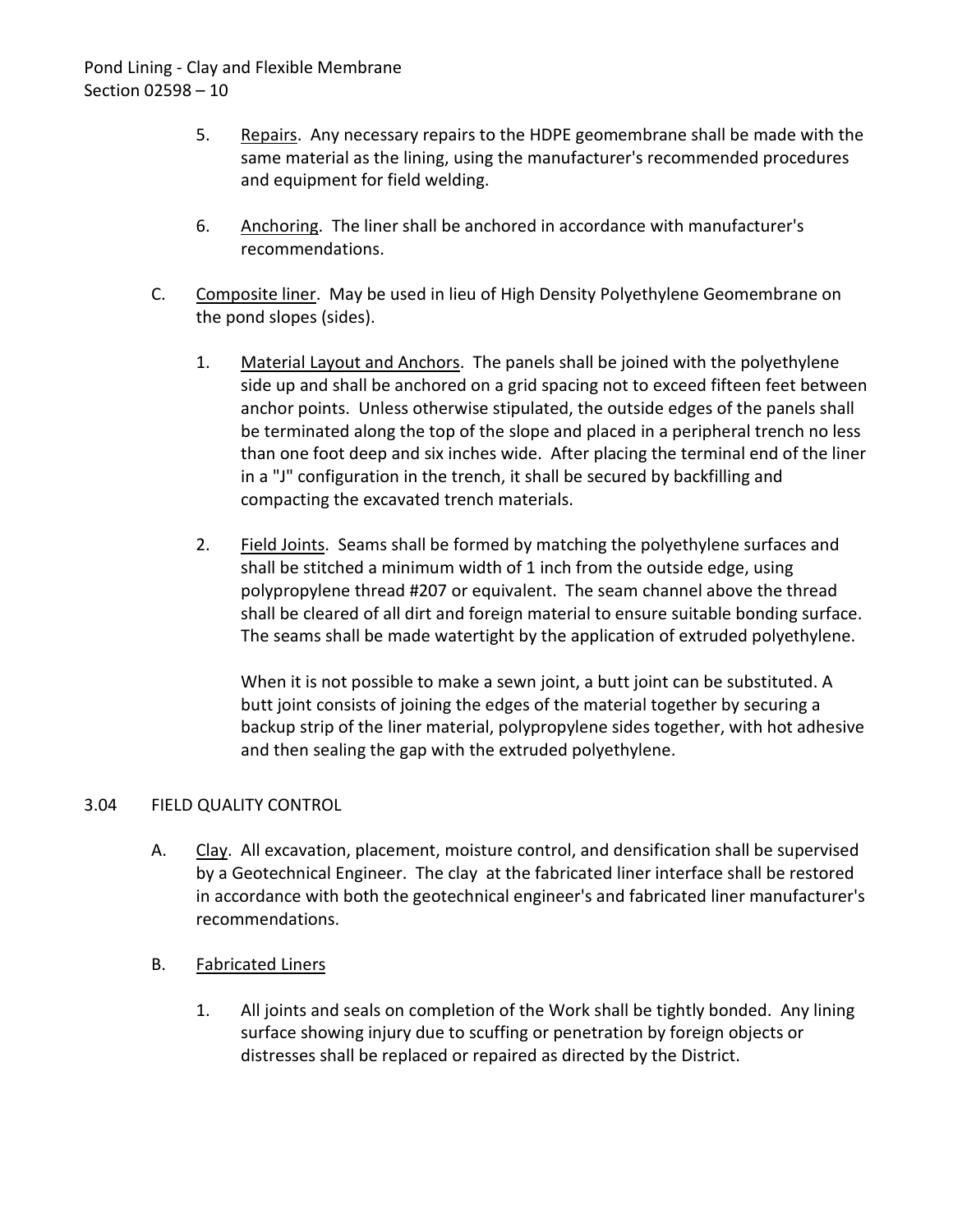2. Visual Inspection. A visual inspection of the lining and joints shall be made by the Contractor as the installation progresses and again upon completion of the installation. Defective or questionable areas shall be clearly marked and repaired.

# <span id="page-12-0"></span>3.05 CLEAN-UP

Clean-up within the work area shall be an ongoing responsibility of the Contractor throughout the course of the Work. Particular care shall be taken to ensure that no trash, tools, and other unwanted materials are trapped beneath the lining. Care shall be taken to ensure that all scraps of lining material are removed from the work area prior to completion of the installation.

## **END OF SECTION 02598**